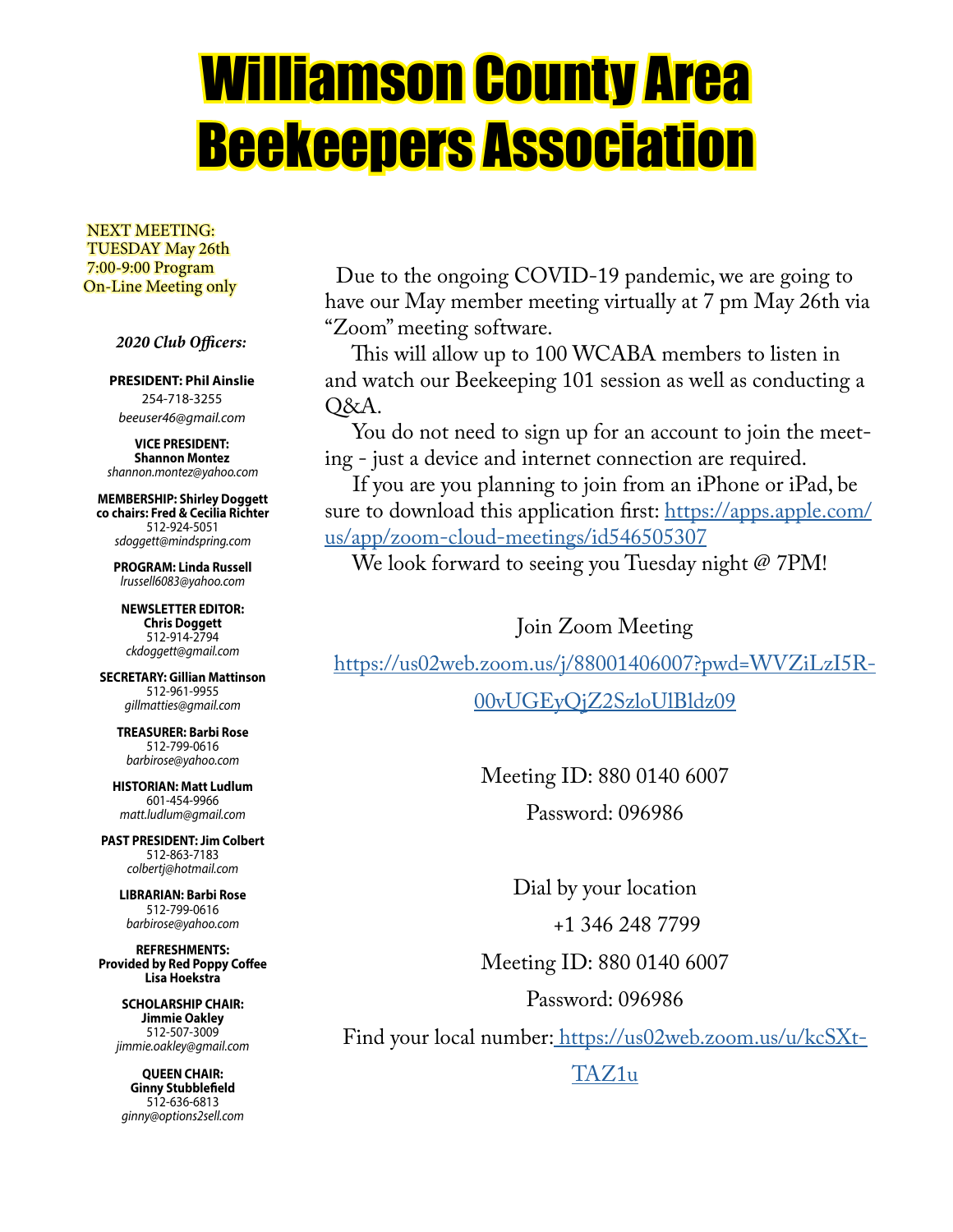# **Is This A Big Deal? Sure is, for Bees!**

*from Phil Ainslie, President WCABA*



#### **This is a genuine photograph of Asian giant hornets.**

 A 2010 article from National Geographic described these hornets as "highly efficient killing [machines]" that were approximately 2 inches long with a 3-inch wingspan. Although people have died from this hornet's painful sting, the insects are only "highly efficient killing machines" when it comes to bees.

 The Asian giant hornet (Vespa mandarinia) has arrived in North America. In the past several days photographs and videos have surfaced showing how viciously this insect has attacked honey bees elsewhere in the world: it crawls into hives and rips off the heads of bees in large numbers—making its supervillain nickname, "murder hornet," feel disturbingly apt. U.S. government agencies and local beekeepers have sprung into action, hoping to eradicate the hornet—thus far seen just in Washington State and nearby Vancouver Island—before it can consolidate a foothold in the continent. Success may lie in how predator and prey interact naturally.

 V. mandarinia is the largest hornet in the world. A female worker may grow to a length of nearly four centimeters (an inch and a half ), and the insect has large biting mouthparts that enable it to decapitate its victims. Hornets are usually solitary hunters. But between late summer and fall, V. mandarinia workers may band together to conduct mass attacks on nests of other social insects, notably honeybees. This behavior even has a name: the slaughter and occupation phase. U.S. beekeepers supply billions of honeybees each year to help pollinate at least 90 agricultural crops. And they are worried that this new raider could further worsen already deep losses in important pollinator populations.

 The hornet is native to Asia, ranging from Japan and Russia down to Thailand and Myanmar (formerly Burma). The first confirmed U.S. sighting was a dead specimen found in Washington last December. But several of the insects had previously been seen on Vancouver Island in British Columbia in the late summer and fall of 2019. No one yet knows whether the hornet is establishing a North American beachhead in the Pacific Northwest or if it will spread from there. If it does advance, that could mean trouble.

 Beekeepers and government agents hope to eradicate V. mandarinia before it becomes entrenched because no human wants to deal with this hornet either. Milligram for milligram, its venom may be less toxic than a honeybee's, but the hornet is so much larger that it packs a bigger dose—and it can sting again and again. People stung by the hornet have described the experience as like being stabbed with a hot metal pin. The stinger is long enough to pierce the standard protective gear beekeepers wear. A recent article in the New York Times claims that up to 50 people in Japan die from V. mandarinia stings each year. Finding and destroying nests, which are mostly made underground, is the key.

 Even assuming experts find a way to protect honeybees and beekeepers, if V. mandarinia is not eradicated, then wild honey bees and other social insects—such as bumblebees, which have no defenses—will be on their own against a fierce new predator. As Sue Cobey, a researcher and bee breeder in Washington State, says, "It will be ugly."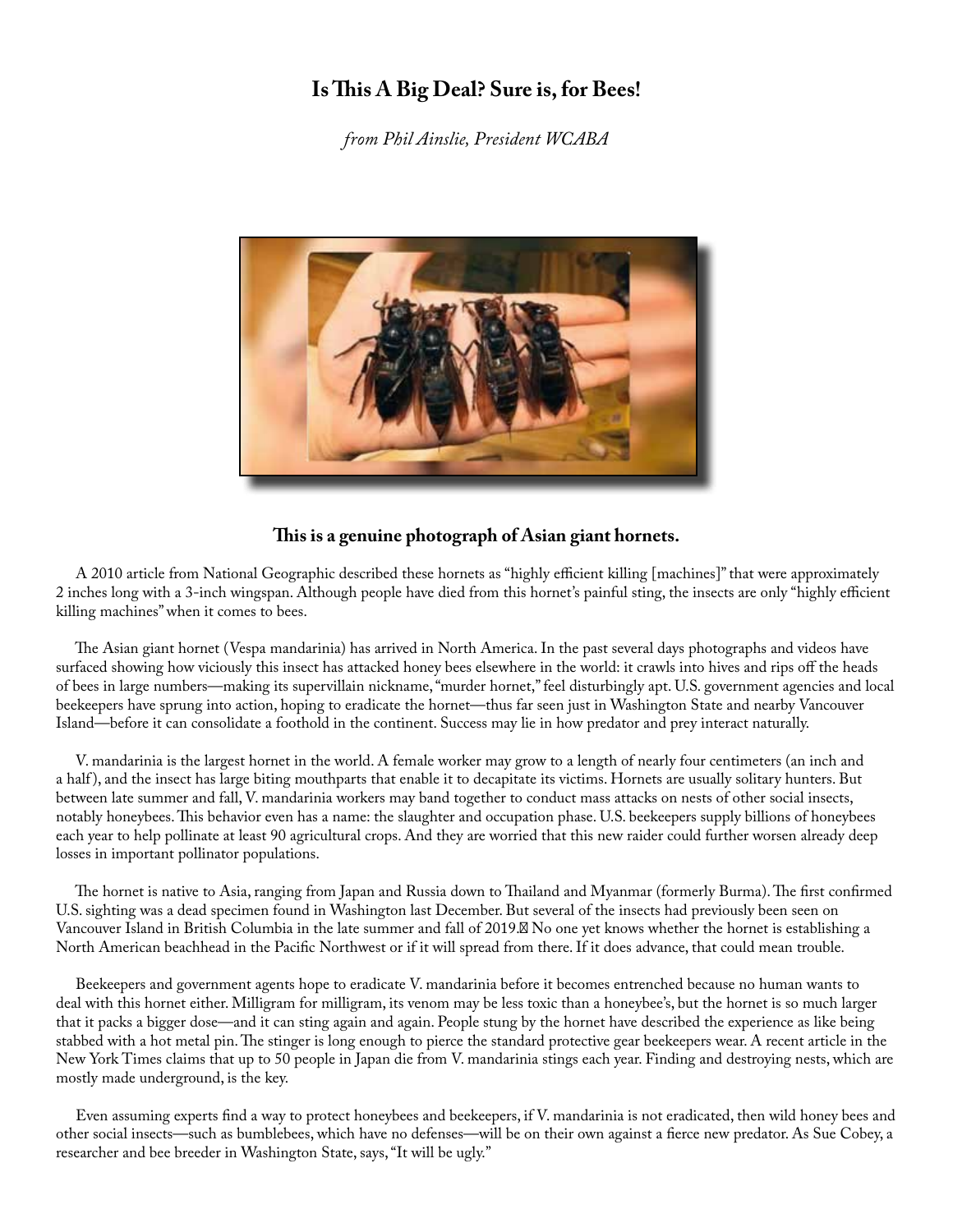# **Honey Bee Pheromones**

## *from Phil Ainslie, President WCABA*

Honey bees (*Apis mellifera*) have one of the most complex pheromonal communication systems found in nature, possessing 15 known glands that produce an array of compounds.[1][2] These chemical messengers secreted by a queen, drone, worker bee or laying worker bee, to elicit a response in other bees. The chemical messages are received by the bee's antenna and other body parts. They are produced as a volatile or non-volatile liquid and transmitted by direct contact as a liquid or vapor.

 Honey bee pheromones can be grouped into releaser pheromones which temporarily affect the recipient's behavior, and primer pheromones which have a long-term effect on the physiology of the recipient. Releaser pheromones trigger an almost immediate behavioral response from the receiving bee. Under certain conditions a pheromone can act as both a releaser and primer pheromone.

The pheromones may either be single chemicals or a complex mixture of numerous chemicals in different percentages.

# **Types of honey bee pheromones**

#### **Alarm pheromone**

Two main alarm pheromones have been identified in honey bee workers. One is released by the Koschevnikov gland, near the sting shaft, and consists of more than 40 chemical compounds, including isopentyl acetate (IPA), butyl acetate, 1-hexanol, n-butanol, 1-octanol, hexyl acetate, octyl acetate, n-pentyl acetate and 2-nonanol. These chemical compounds have low molecular weights, are highly volatile, and appear to be the least specific of all pheromones. Alarm pheromones are released when a bee stings another animal, and attract other bees to the location and causes the other bees to behave defensively, i.e. sting or charge. The alarm pheromone emitted when a bee stings another animal smells like bananas. Smoke can mask the bees' alarm pheromone.

The other alarm pheromone is released by the mandibular glands and consists of 2-heptanone, which is also a highly volatile substance. This compound has a repellent effect and it was proposed that it is used to deter potential enemies and robber bees. The amounts of 2-heptanone increase with the age of bees and becomes higher in the case of foragers. It was therefore suggested that 2-heptanone is used by foragers to scent-mark recently visited and depleted foraging locations, which indeed are avoided by foraging bees. However, this has recently been proven false. In a new discovery, it was determined that bees actually use 2-heptanone as an anesthetic and to paralyze intruders. After the intruders are paralyzed, the bees remove them from the hive.

#### **Brood recognition pheromone**

 Another pheromone is responsible for preventing worker bees from bearing offspring in a colony that still has developing young. Both larvae and pupae emit a "brood recognition" pheromone. This inhibits ovarian development in worker bees and helps nurse bees distinguish worker larvae from drone larvae and pupae. This pheromone is a ten-component blend of fatty-acid esters, which also modulates adult caste ratios and foraging ontogeny dependent on its concentration. The components of brood pheromone have been shown to vary with the age of the developing bee. An artificial brood pheromone was invented by Yves Le Conte, Leam Sreng, Jérome Trouiller, and Serge Henri Poitou and patented in 1996.

#### **Drone pheromone**

Drones produce a pheromone that attracts other flying drones to promote drone aggregations at sites suitable for mating with virgin queens.

#### **Dufour's gland pheromone**

The Dufour's gland (named after the French naturalist Léon Jean Marie Dufour) opens into the dorsal vaginal wall. Dufour's gland and its secretion have been somewhat of a mystery. The gland secretes its alkaline products into the vaginal cavity, and it has been assumed to be deposited on the eggs as they are laid. Indeed, Dufour's secretions allow worker bees to distinguish between eggs laid by the queen, which are attractive, and those laid by workers. The complex of as many as 24 chemicals differs between workers in "queenright" colonies and workers of queenless colonies. In the latter, the workers' Dufour secretions are similar to those of a healthy queen. The secretions of workers in queenright colonies are long-chain alkanes with odd numbers of carbon atoms, but those of egglaying queens and egg-laying workers of queenless colonies also include long chain esters.

*continued on next page*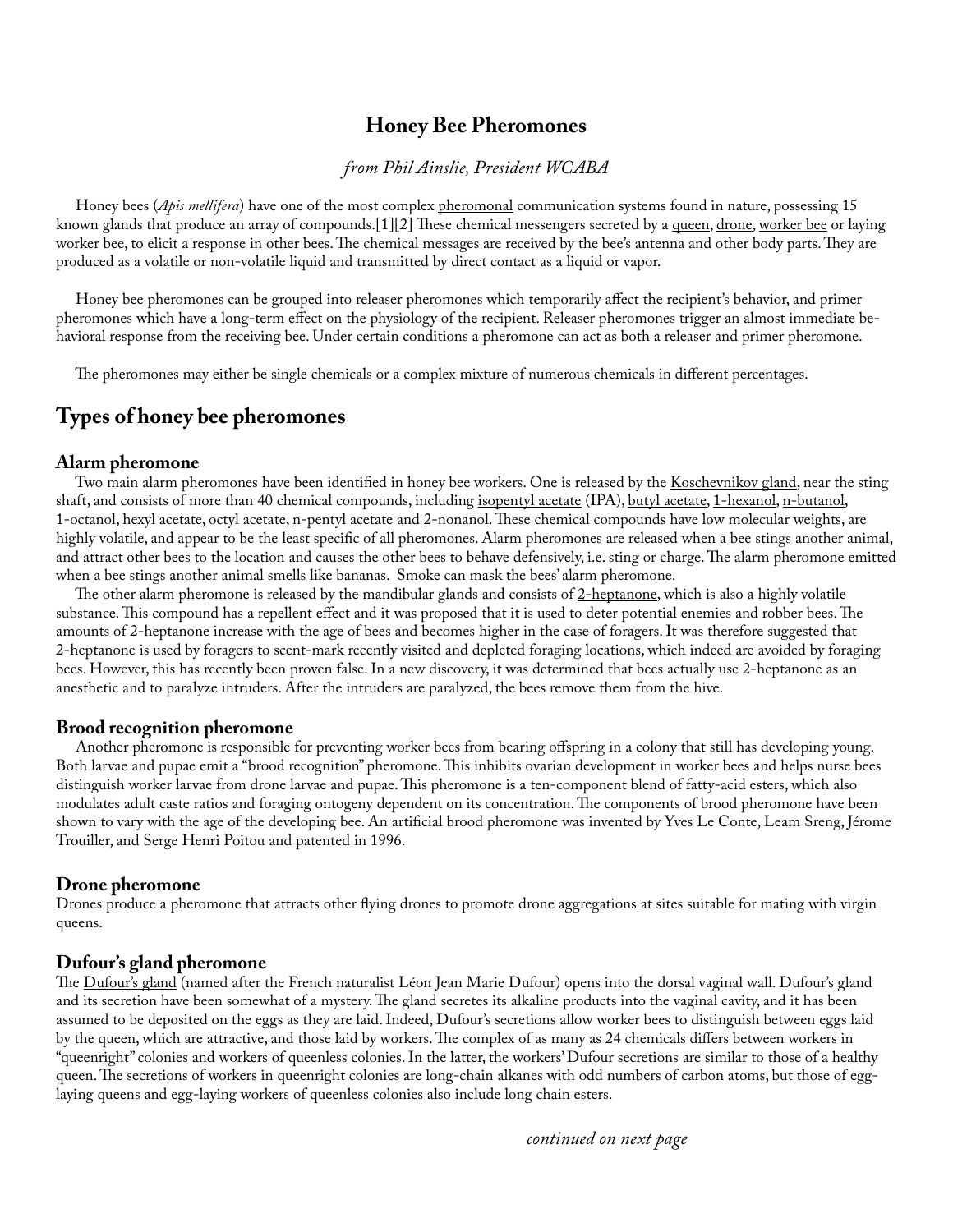# **Egg marking pheromone**

 This pheromone, similar to that described above, helps nurse bees distinguish between eggs laid by the queen bee and eggs laid by a laying worker.

# **Footprint pheromone**

 This pheromone is left by bees when they walk and is useful in enhancing Nasonov pheromones in searching for nectar. In the queen, it is an oily secretion of the queen's tarsal glands that is deposited on the comb as she walks across it. This inhibits queen cell construction (thereby inhibiting swarming), and its production diminishes as the queen ages.

## **Forager pheromone**

 Ethyl oleate is released by older forager bees to slow the maturing of nurse bees.[9] This primer pheromone acts as a distributed regulator to keep the ratio of nurse bees to forager bees in the balance that is most beneficial to the hive.

# **Nasonov pheromone**

 Nasonov pheromone is emitted by the worker bees and used for orientation and recruitment. Nasonov pheromone includes a number of different terpenoids including geraniol, nerolic acid, citral and geranic acid.

# **Other pheromones**

 Other pheromones produced by most honey bees include rectal gland pheromone, tarsal pheromone, wax gland and comb pheromone, and tergite gland pheromone.

# **Types of queen honey bee pheromones**

# **Queen mandibular pheromone**

 Queen mandibular pheromone (QMP), emitted by the queen, is one of the most important sets of pheromones in the bee hive. It affects social behavior, maintenance of the hive, swarming, mating behavior, and inhibition of ovary development in worker bees.[10] The effects can be short and/or long term. Some of the chemicals found in QMP are carboxylic acids and aromatic compounds. The following compounds have been shown to be important in retinue attraction of workers to their queen and other effects.[11]

- (E)-9-Oxodec-2-enoic acid (9-ODA) inhibits queen rearing as well as ovarian development in worker bees; strong sexual attractant for drones when on a nuptial flight; critical to worker recognition of the presence of a queen in the hive
- (R,E)-(−)-9-Hydroxy-2-enoic acid (9-HDA) promotes stability of a swarm, or a "calming" influence
- $(S,E)-(+)$ -9-HDA
- Methylparaben (HOB)
- 4-Hydroxy-3-methoxy phenylethanol (HVA)

 Work on synthetic pheromones was done by Keith N. Slessor, Lori-ann Kaminski, Gaylord G. S. King, John H. Borden, and Mark L. Winston; their work was patented in 1991. Synthetic queen mandibular pheromone (QMP) is a mixture of five components: 9-ODA, (−)-9-HDA, (+)-9-HDA, HOB and HVA in a ratio of 118:50:22:10:1.

#### **Queen retinue pheromone**

 The following compounds have also been identified, of which only coniferyl alcohol is found in the mandibular glands. The combination of the 5 QMP compounds and the 4 compounds below is called the queen retinue pheromone (QRP). These nine compounds are important for the retinue attraction of worker bees around their queen.

- Methyl oleate
- Coniferyl alcohol
- Cetyl alcohol
- -Linolenic acid

# **Other**

 The queen also contains an abundance of various methyl and ethyl fatty acid esters, very similar to the brood recognition pheromone described above. They are likely to have pheromonal functions like those found for the brood recognition pheromone.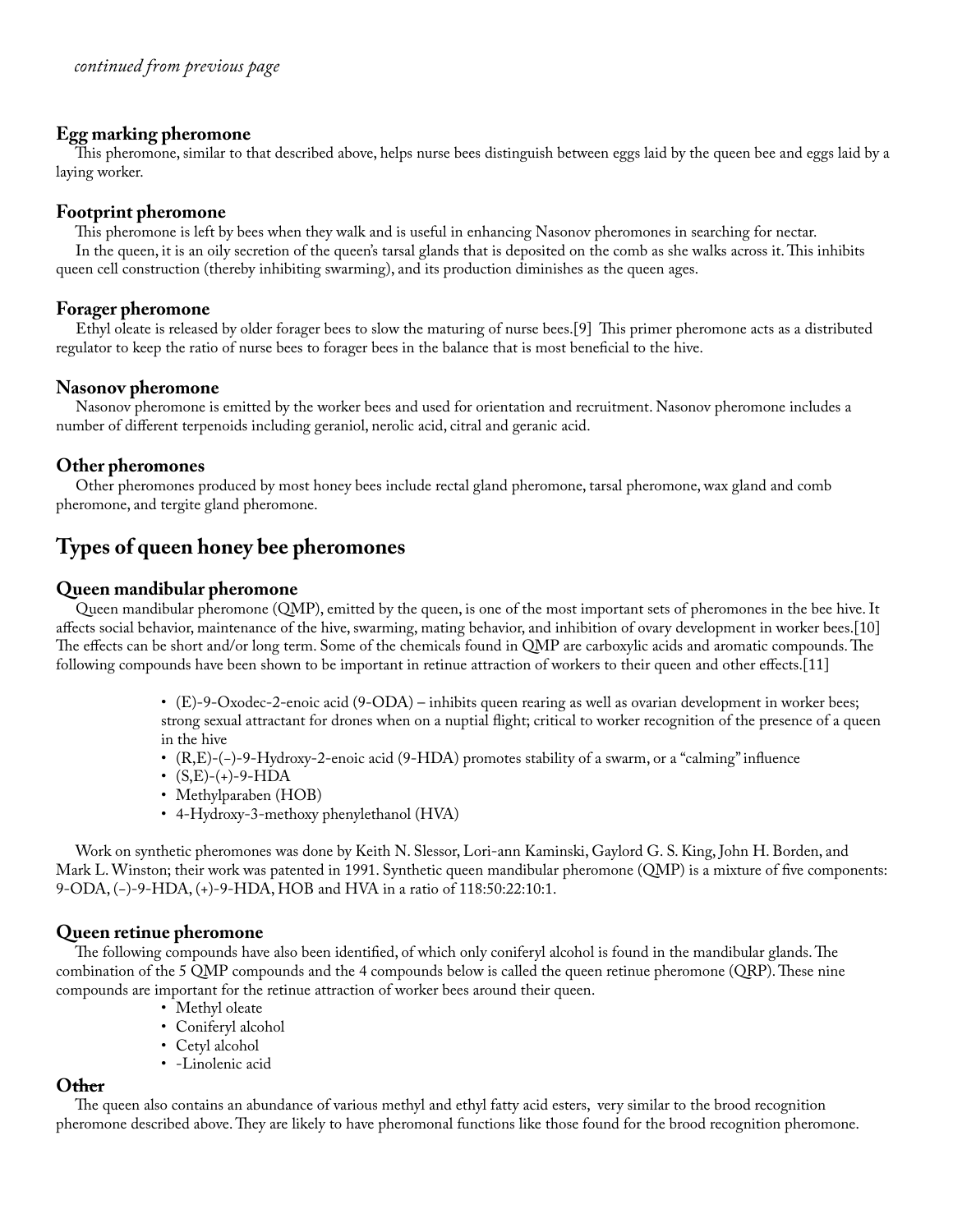# Scholarship Group Makes Progress in the Heritage Garden Bee Yard

 The Williamson County Area Beekeepers Association Scholarship Program is going strong this May after Recipient selection in February, hive construction in March, and nuc installation in April.

 The four new recipients, Emily Griffis from Granger, Adyon Guevara from Cameron, Garrett Rogers from Temple and Sterling Kinghorn from Round Rock have performed their third inspection of their hives and are learning more and becoming more adept with handling the bees with each visit. A second 8-frame box was added as the bees continue to expand the brood nest and draw out more comb with stimulative feeding.

 This year's (2020) group join other recipients from last year in the 2-year curriculum, "A Sustainable Apiary for Central Texas," that offers a more in-depth concept of keeping bees and apiary management. In this the emphasis is on maximizing forager bee population in springtime, expanding the beehive in spring to absorb seasonal losses, requeening the beehive every year, and proactive Varroa mite monitoring and treatment throughout the year. By putting these basis guidelines in place these youngsters will hopefully be able to keep bees in our area successfully for years to come.

The scholarship recipients received their nuc hives on April 18<sup>th</sup> and installed them at the Bost Farm before the hives were moved to the Heritage Community Garden in SE Georgetown. The four recipient's *Scholarship Hives on May 21st. Wow!*

hives are in one location because this offers opportunity for group instruction.

 Randy Oakley has volunteered again this year to provide training for these youngsters. Checking the hives at the garden every two weeks, they receive basic instruction in proper inspection to gauge growth and development of the hive and learn the techniques for growing and sustaining their apiary. It is enjoyable to see the new recipients pick up the concepts and assist each other in working their hives, comparing the differences and noting the changes. They are all required to keep a notebook of routine inspections and handouts from training sessions. The parents have also been very supportive of the new program, attending the sessions, serving as scribes, and even pitching in or standing in when necessary.

Starting with a five frame nuc on April 18<sup>th</sup>, all the hives have grown to triple 8-frame deeps in less than two months and have doubled the brood nest size too. In addition, the bees are drawing out the foundation in all the boxes. The hives are all

fitted with two "cap and ladder" in board frame feeders and the bees are consuming almost 2 gallons of 1.5 to 1 sugar syrup a week. No wonder the bees are drawing out so much wax foundation.



*Scholarship Hives on April 21st…*





*Sterling, Garrett, Aydon, and Emily checking hives under supervision of mentor, Randy Oakley*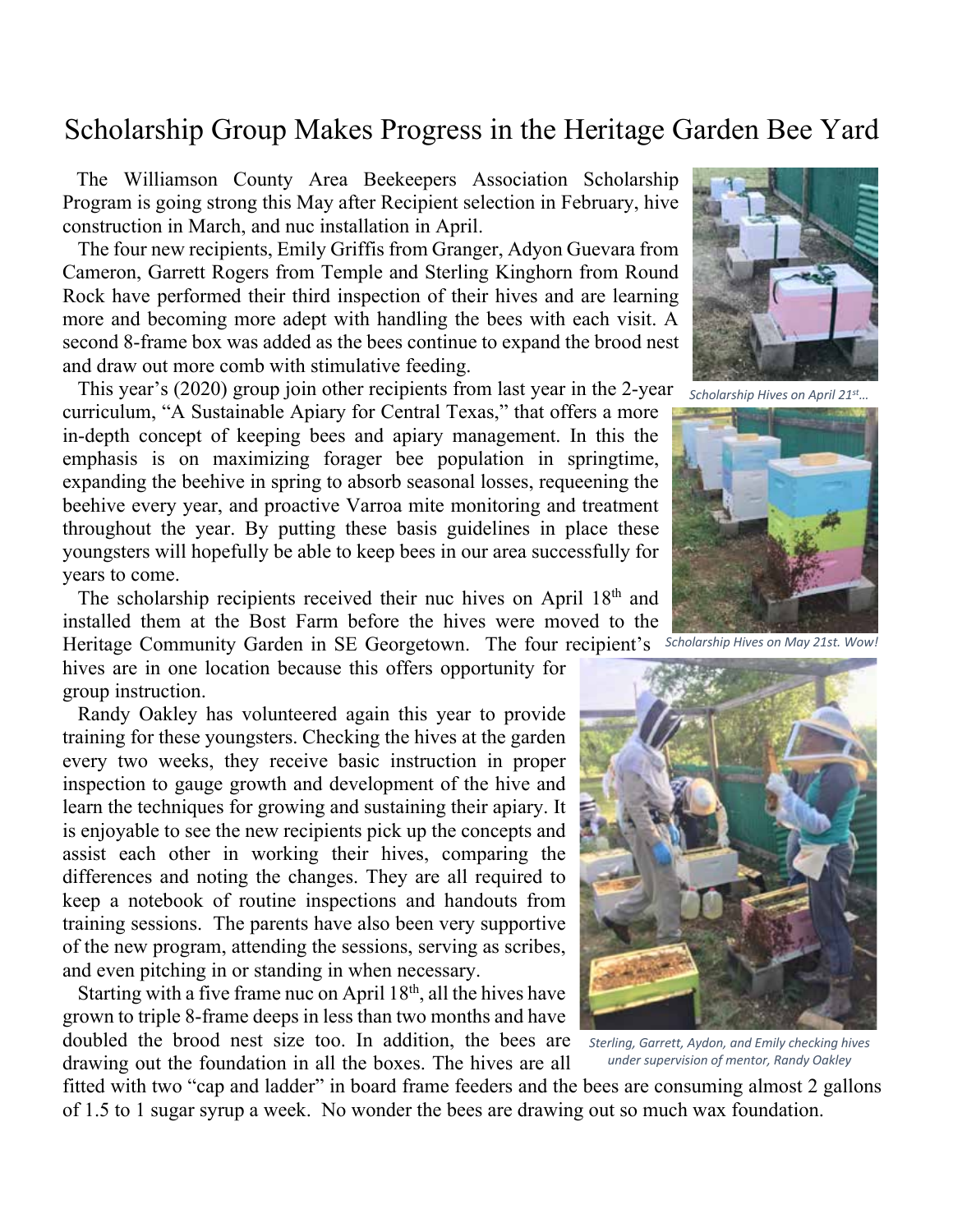The recipients from last year are completing the program and have taken the nuc created from the plan home with anticipation of moving the original parent colony to their own apiary after the completion of the honey flow the first part of June. They should be able to extract honey from the established production colony at the garden before moving.

 The plan for the new recipients in the first year of the program is to draw all the foundations in three deeps and support a "piggy back" nuc (w/second queen), overwinter it, and look to the second year for any substantial honey production.

 Congratulate these new beekeepers on this fine start and encourage them in this learning experience. Jimmie Oakley – Scholarship Chair



Last year's recipients fully involved in checking their production hives at the *Heritage Garden*



*Emily Griffis caps her colorful hive with a lid to complete her required inspection.*

# In the Bee Yard…



*2020 Scholarship Recipients Garrett Rogers, Sterling Kinghorn, Aydon Guevara and Emily Griffis...inspection complete, job well done!*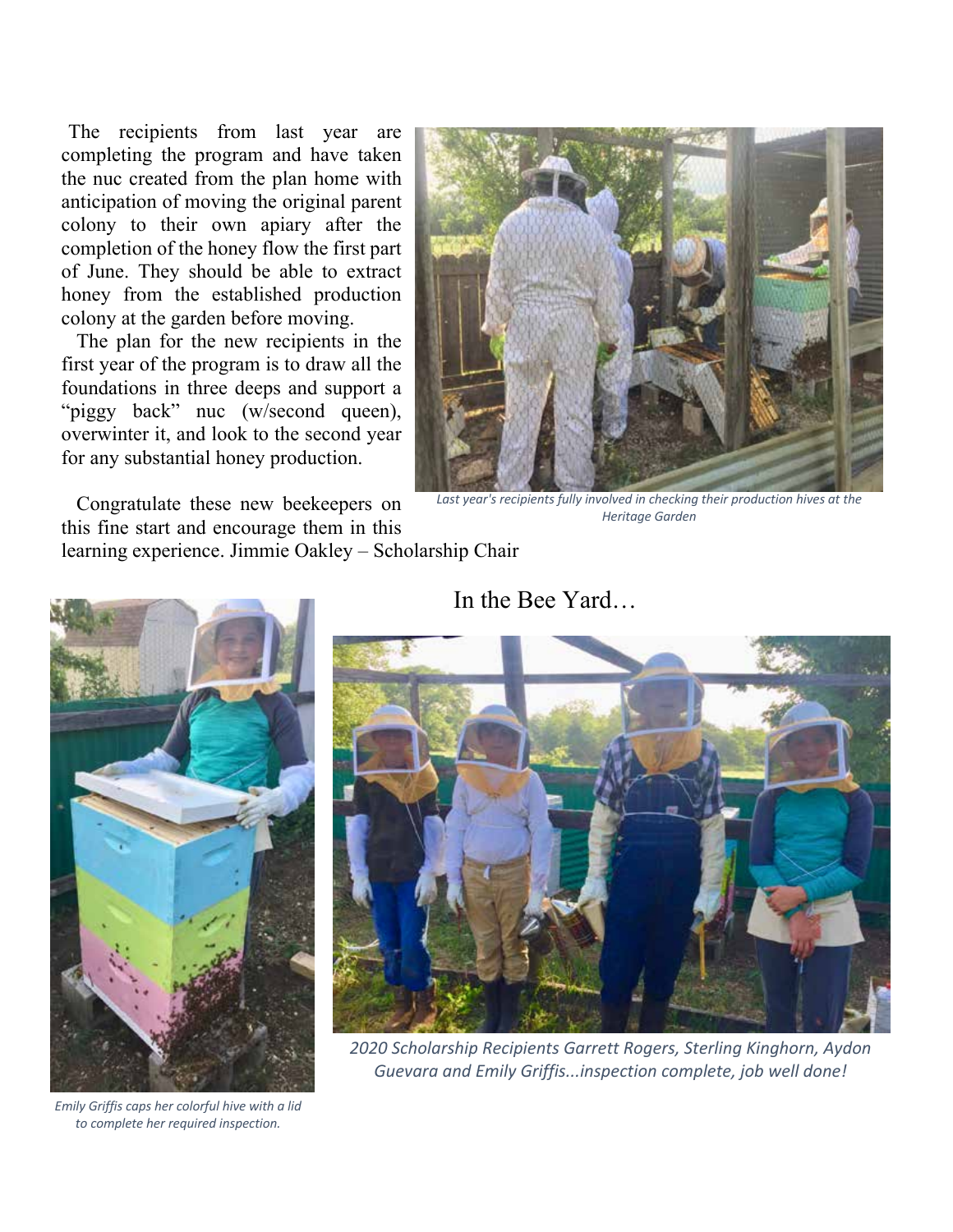# A Helping Hand…Thanks Parents!



*Shannon Brett does some of the heavy lifting to help out his son Reece Brett (2019)*



*Misty Griffis gives good instructions on precise pouring technique to her daughter Emily Griffis (2020)*



*Aaron Bramwell provides a second opinion on frame reading to his son Quinn Bramwell (2019)* 



*Julie Kinghorn confirms what her son Sterling Kinghorn (2020) sees as she records information for his inspection notebook.*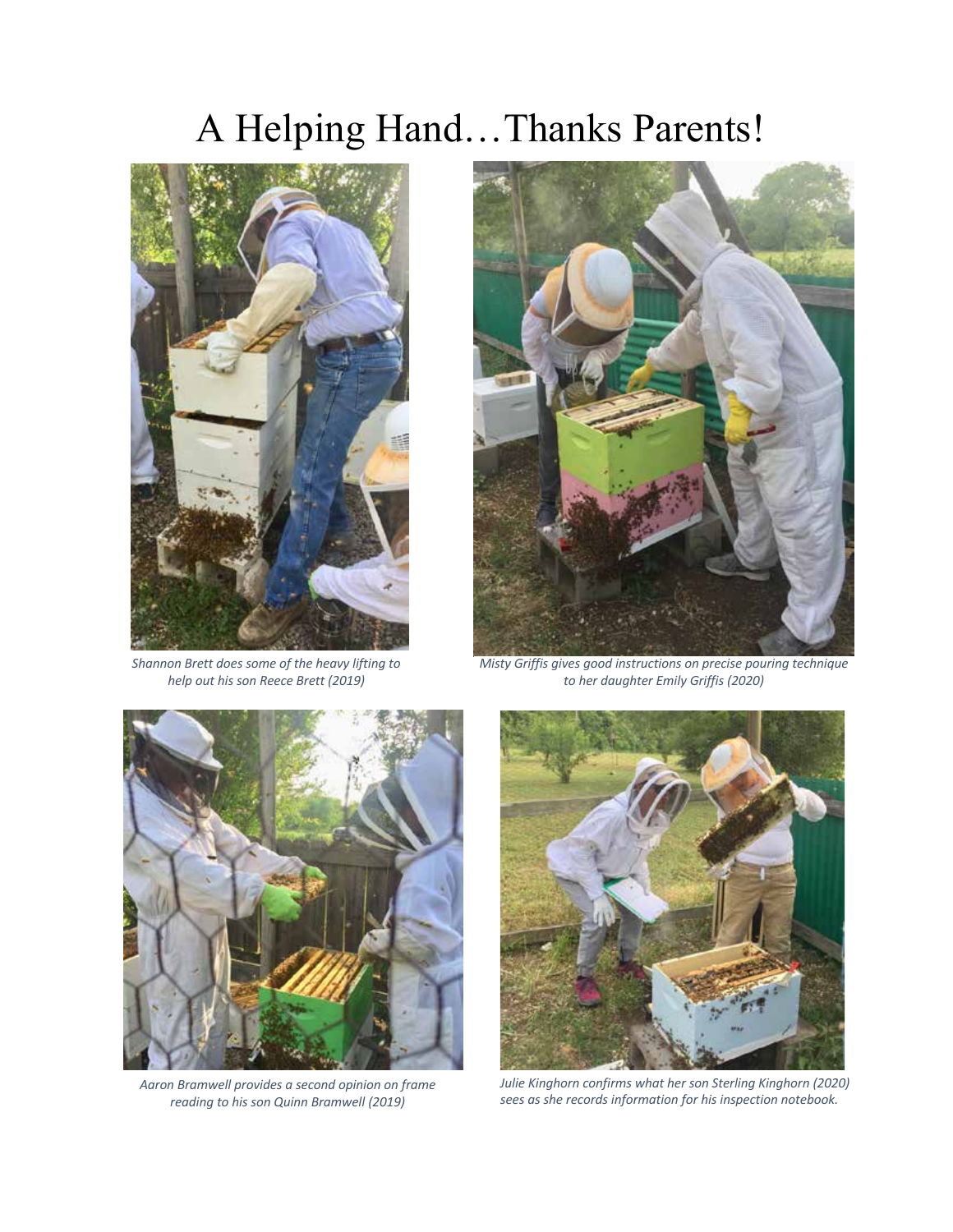# Bee & Queen Procurement a BIG Deal at WCABA

Jimmie Oakley – Program Order Coordinator

 There has been inquiry into the status of the most recent WCABA Bee Procurement Program results in comparison to previous years. Are the nucs and queens as viable, are they as available, and are the members satisfied; all good questions. As Program Coordinator I will say I have not had many complainants. But in response for the new members and some of the older ones here is a short history and a few of the numbers.

 The records I have kept indicate the club has offered some kind of program to the members for securing bees and queens for about the last 20 years or so. For most of that time we have settled for the simplest and easiest format of receiving bees (in packages) and queens (in cages). It has worked well over time and therefore not a great need to change. In 2001 queen bees only cost \$8.00 and we could get a package for under \$40.00; but times have changed.

 With the increase in pricing to keep up with increase in the cost of doing business (inflation) the club has changed when real value could be gained. For many years Walker Apiaries in Rogers, Texas was our "go to" guy for getting local quality bees and queens at a fair price. WCABA's usual average ordered was 100 queens and 55 packages, which met the needs of our small club. When Walker Apiaries' business model changed and they quit offering bees or queens for sale, we had to change too.

 In 2011 Garry Bible helped us get hooked up with Avoyelles Honey Company and the Bordelon family in western Louisiana where we obtained both packages and queens for several years. As the club grew in members so did the size of orders placed, getting up to a hundred plus queens and over 200 packages.

 The club changed directions again in 2013 trying 5-frame nucs for the first time in our procurement program. The great advantage to starting with a nuc is that the queen is already established, and brood, pollen, and honey are included. This gives the beekeeper a real jump on buildup before the honey flow starts. Unfortunately, the experience with what we got for the increased cost was disappointing which caused us to revert back to packages.

 With the continued growth of the club the size of the bee order has grown. At the beginning of the decade the value of both bees (107) and queens (55) was just over \$10,000.00, but it soon jumped to \$24,000.00 and \$36,000.00 respectively as more members wanted more bees. The last three years the order for bees (270 nucs) and queens (100+) has had an average value of \$45,000.00.

 Much credit goes to the WCABA Executive Board for aggressively pursuing the market early (December) to assure the club gets the early delivery pickup date (April), and prompt remittance for the invoiced amount to assure we have access to additional stock if needed. The many volunteers that support the program are also essential in pulling off the 24 hour turn around that occurs when the supplier (currently Merrimack Valley Apiaries) signals that they have our product ready. So, here is the question again, are the nucs and queens viable, are they available, and are you as a member satisfied?

 We make changes in the program when it needs to be, so here is your chance to provide real feedback, both negative and positive, to help us direct the program to satisfy your needs. Responses are appreciated. J.O.

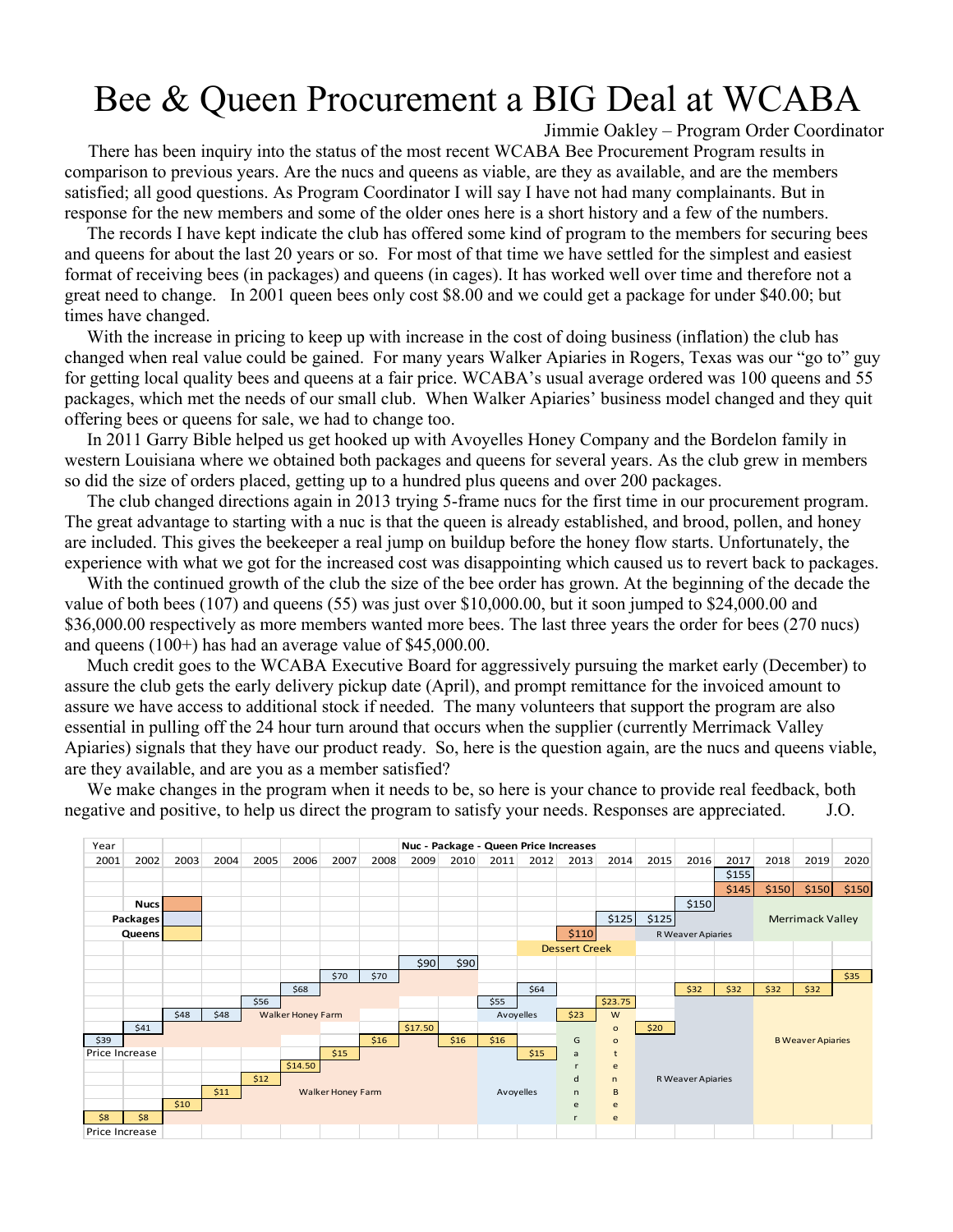# **Donations Made by WCABA**

*from Shannon Montez, Vice President WCABA*

 WCABA recently donated \$500 to Randy Oakley. Randy has been mentoring the scholarship recipients for the last two years. He drives from Temple every two weeks to educate the scholarship recipients and the information that he has taught them is invaluable. We donated the money to thank him for his time and effort.

 In January, we also donated \$100 to the 4-H essay contest. The winner of the essay contest was Lilly Walker. Lilly will go on to compete at the state level. As a way of saying thank you, Lilly wrote a nice letter to our club acknowledging the donation.

 As part of our continued outreach to the community, we donated 5 Queens to the BiG Honey Company in Georgetown. BiG has been keeping bees for the last 3 years and several of our members assist BiG by maintaining hives for BiG.

 Lastly, we want to thank Austin Area Beekeepers Association for donating \$1000 to our Honey Queen/Princess program. They have donated to our program for the last several years and we are grateful for the local support.

# **Volunteers and Needs**

 WCABA beekeepers wanting to be on the **swarm capture** and or **extraction list** need to contact Phil Ainslie. Go to wcaba.org and clic on "contact us". Provide you name, phone number and the county or counties you will service. Your name will go on the group e-mail and messages will be sent to the group as the requests arrive.

 WCABA is in need or **mentors**: If you would like to be a mentor go to wcaba.org and click on "contact us". Provide your name, email, and phone number. Your name will go on a group email for mentors. Messages will be sent to the group as requests arrive.

#### **Emergence of deadly honey bee disease revealed**

May 1, 2020

Newcastle University

Honey bee colonies from across the UK are increasingly suffering from a viral disease, a new study has shown. The team found that the number of honey bee colonies affected with chronic bee paralysis rose exponentially between 2007 and 2017. Chronic bee paralysis symptoms include abnormal trembling, an inability to fly, and the development of shiny, hairless abdomens. The disease is caused by a virus known as chronic bee paralysis virus (CBPV), and infected bees die within a week. This leads to piles of dead bees just outside honey bee hives and whole colonies are frequently lost to the disease.

## **Natural fires help native bees, improve food security**

May 1, 2020 University of California - Riverside

Most flowering plant farms employ honey bees, a non-native species originally imported from Europe and managed by beekeepers. However, research shows that farms surrounded by natural bee habitat have higher crop yields.

UC Riverside entomologist Lauren Ponisio explains that native bees are increasingly important to food growers. They pollinate crops on the fringes of a farm and could potentially also be used for agricultural purposes.

 Native bees that boost food crops are in decline but changing fire management policies could help them. A new study finds these native bees are better able to survive harsh climate events, like drought, in areas where naturally occurring fires are allowed to burn.